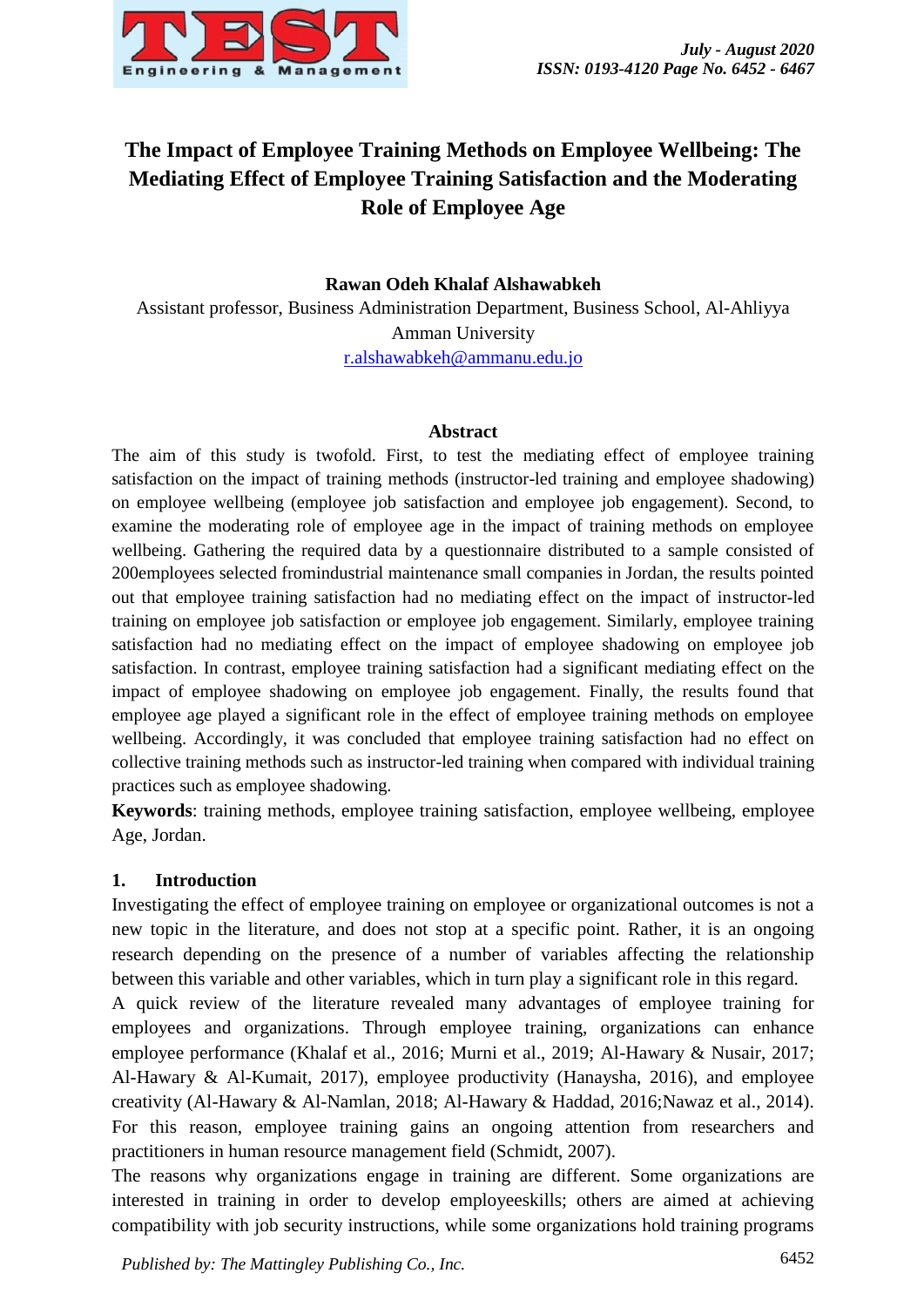

only to improve the image of the organization (Hughey & Mussnug, 1997).Likewise, the practices applied by organizations to train employees are also different. In addition, the degree of success of training efforts varies between organizations.

To cope with these issues, researchers cited numerous problems of training programs. For instant, organizations hold training sessions without any definitions of the preferred objectives (Hughey & Mussnug, 1997) such as changing employee behavior or improving organizational performance (Al-Hawary & Shdefat, 2016; Santos & Stuart, 2003), or performing training programs without a prior analysis of training needs (Brown, 2002), therefore, their training programs did not add any value (Obisi, 2011).

Furthermore, one of the most important training-related problems is that some organizations do not take into their consideration the effects of some factors that mediate or moderate the effect of employee training on the desired outcomes. Examples from the literature indicate that the relationship between employee training and turnover intention is fully mediated by employee motivation (Mohammad et al., 2020; Dysvik & Kuvaas, 2008)and the effect of employee training on employee commitment was partially mediated by employee satisfaction (Ocen et al., 2017).

On the other hand, researchers found that the effect of human resource management practices (e.g., employee training) on employee engagement is moderated by demographics like employee

gender and marital status (Vuong & Sid, 2020) and the effect of employee training on organizational effectiveness is moderated by knowledge management process (Metabis & Al-Hawary, 2013;Rahman et al., 2013). Innocenti et al. (2011) added that the impact of human resource practices on employee attitudes is moderated by trust.Therefore, an examination of the effect of employee training should consider other mediating factors such as employee satisfaction with training method and moderating factors such as employee age.

The relationship between human resource practices such as employee training and employee wellbeing was previously examined in the literature (Proudfoot et al., 2009; Ogbonnaya et al., 2018). However, the majority of researchers conceptualized employee training as a whole construct, which means that the specific effects of training methods such as job shadowing (Schmidt, 2007) were not clarified. Moreover, there is a lack in the literature on the impact of training methods on employee wellbeing in presence of mediating variables (e.g., training method satisfaction) and moderating variables(e.g., employee age). For these reasons, the current study was carried out to fill such gaps. In doing so, the current study contributes to the human resource management literature through clarifying which training methods are more adequate for employees when considering their satisfaction with training methods as well as their age.

# **2. Literature review and hypotheses development**

# **2.1 Training methods**

Training methods refer to a set of training practices utilized by organizations to educate and develop their employees. Owing to the positive effects of employee training on employee outcomes, employee training and its related methodologies have been and continue to be a cornerstone in human resource management research as an important component of employee development practices.Researchers highlighted several methods of training similar to instructorled training, computer-based training, video-based or self-study training, job shadowing, and oneto-one training (Schmidt, 2007), multi-media presentations, computer simulations, films, case studies, lectures, role-playing, videoconferences, and sensitive training (Furunes, 2005).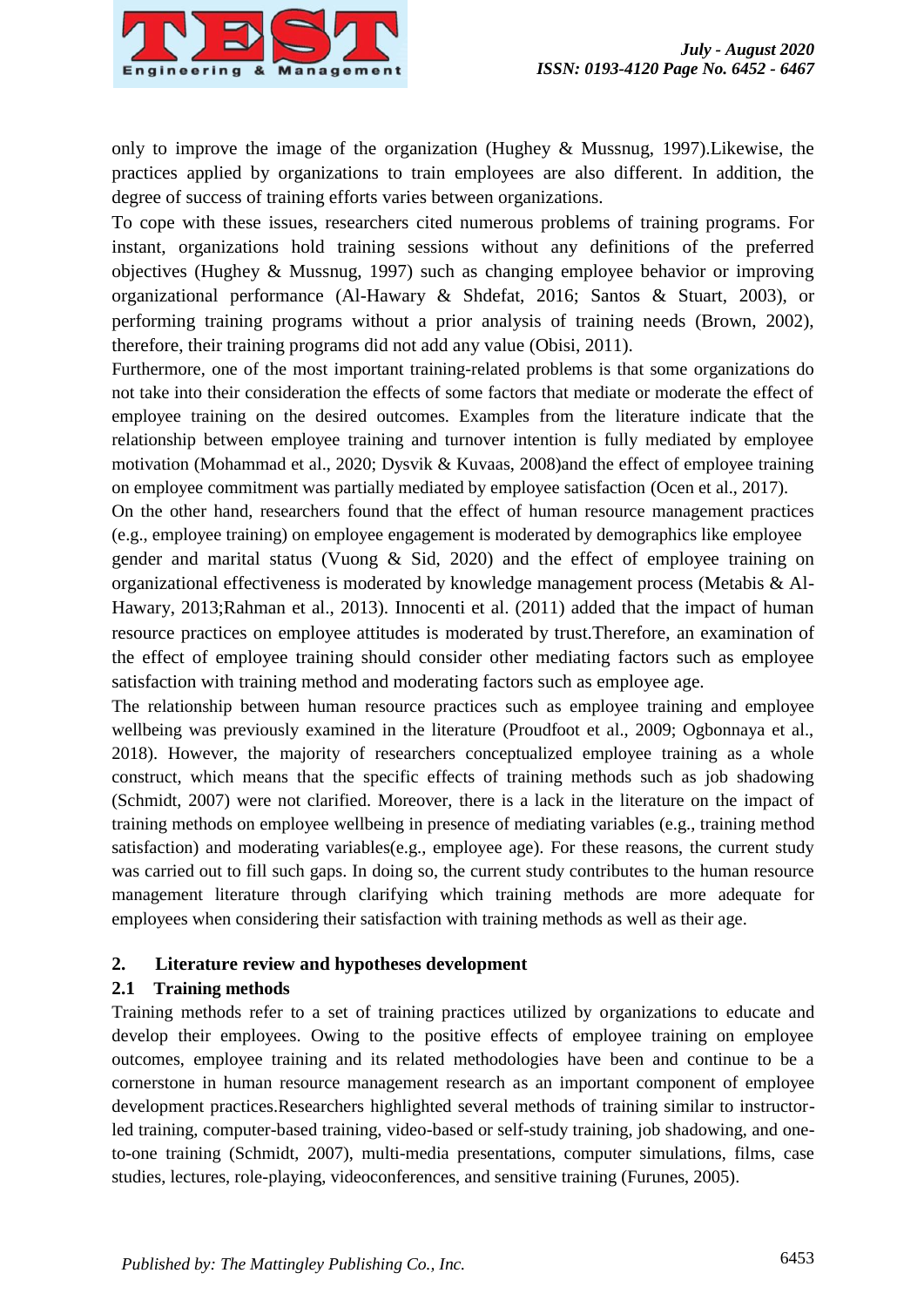

Generally, training methods were divided into two types: off-the-job training methods and on-thejob training methods. The first type is conducted using traditional methods such as simulations, workshops, role-playing, games, and brainstorming, while the second type is practiced by modern **methods such as job rotation, coaching, and mentoring (Maršíková & Šlaichová, 2015).** Two methods were used for the current study: instructor-led training and job shadowing.Instructor-led training is the formal training method used by organizations to assist employee to gain knowledge on their job tasks, while job shadowing refers to observing other individuals in order to learn how they do their job tasks (Tyldesley-Marshall et al., 2020). These two types were evaluated according to prior works (Schmidt, 2007; Mardegan et al., 2015; Acton & Golden, 2002; Schultz, 2007).

# **2.2 Employee wellbeing**

Employee wellbeing is a multiple-facets conceptof three states: physical such as healthcare, psychological such as satisfaction, and social like public participations (Grant et al., 2007). It has been conceptualized using three concepts: employee satisfaction, organizational commitment, and organizational fairness (Kooij et al., 2013).Van De Voorde et al. (2012) described employee wellbeing using three dimensions: happiness, relationships, and health. Holman (2002) used four dimensions to measure employee wellbeing: intrinsic job satisfaction, extrinsic job satisfaction, anxiety, and depression. Thompson & Prottas (2005) added other measures such as family satisfaction, life satisfaction, turnover intentions, and work-family conflict.Schaufeli et al. (2008) found that workaholism, burnout as well as employee engagement are three types of employee wellbeing. Other dimensions used to measure employee wellbeing include fatigue, job satisfaction, work-life imbalance, and job stress (Macky & Boxall, 2008). Ogbonnaya et al. (2018) evaluated employee wellbeing by employee job satisfaction and employee engagement.Employee job satisfaction has been defined as employee feeling and psychological state toward his job (Schmidt, 2007). Employee engagement refers to employee cognitive, social and behavioral states, which has an effect on employee performance (Saks, 2006).

# **2.3 Training methods, satisfaction with training and employee wellbeing**

Human resource practices represents one significant predictor of employee wellbeing (Holman, 2002). According to Boxall & Macky (2014), employee development opportunities (i.e., training) had a significant impact on employee job satisfaction.Schmidt (2007) carried out a study using 552 participants from organizations in the United States and Canada and found that about 55% of the variance in employee job satisfaction is explained by employee satisfaction with training. Additionally, training methods had a significant relationship with employee satisfaction with training. Instructor-led training and employee job shadowing are the most preferred methods by employees. Therefore, these two types were selected in the present study.

Acton & Golden (2002) selected a sample of 200 employees from software companies in Ireland and found that instruction-led training is the most dominant method while selftraining was ranked second. According to them, training methods had no effect on employee retention.

Collecting data from managers and employees from manufacturing companies in Turkey, Demiral (2017)pointed out that job shadowing and online trainings are the most common methods. These methods is positively related to employee satisfaction with training opportunities.For Dimeff et al. (2009), multimedia online training and instructor-led training were important for educating therapy skills and had significant effect on learner training satisfaction.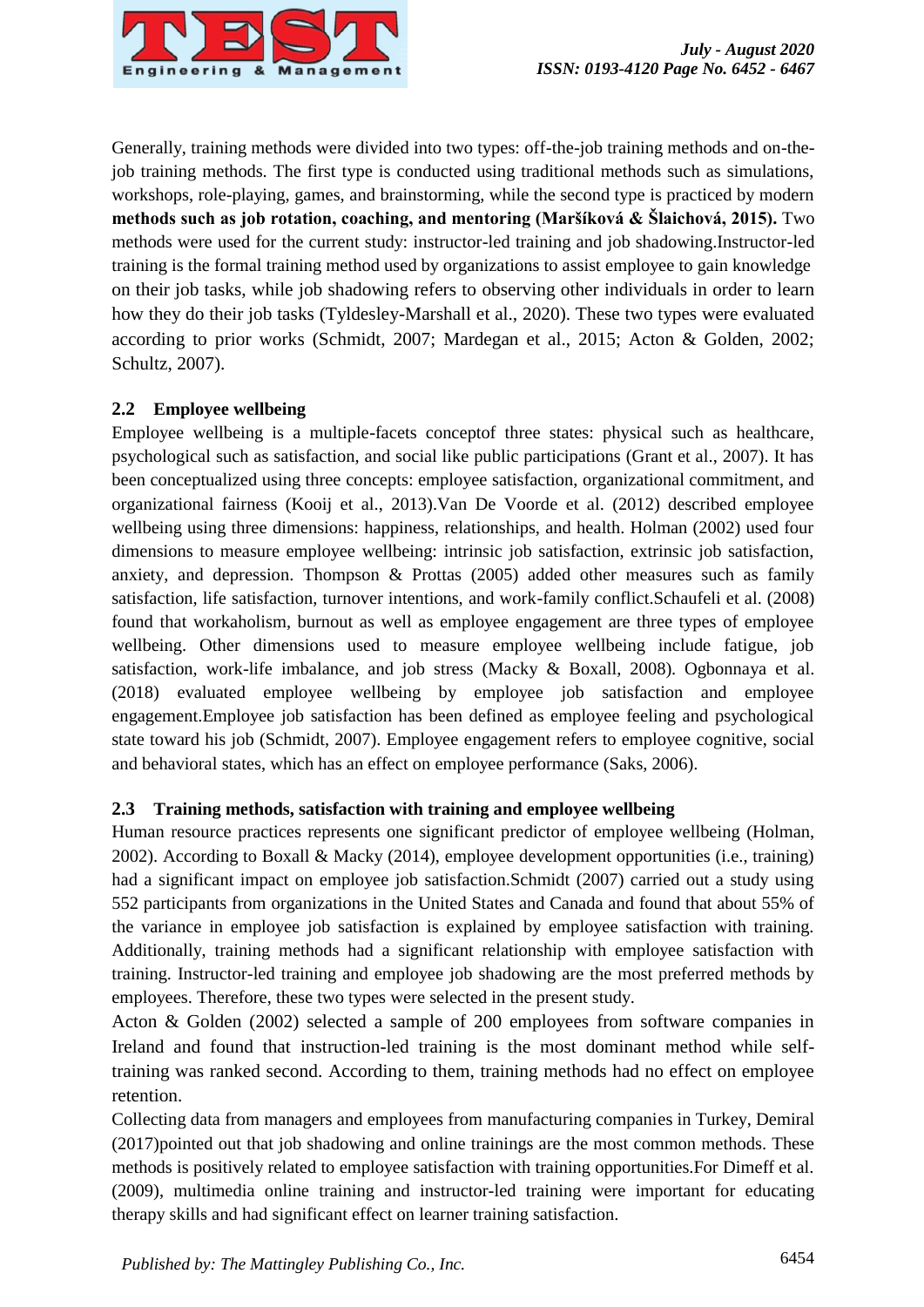

According to Davies & Crane (2010), encouragement of values congruence can be achieved through systems such as job shadowing and employee mentoring.Jaworski et al. (2018)underlined a positive linkage between job shadowing and employee satisfaction with training. Mentoring is a synonym of job shadowing (Agarwal & Islam, 2015). Aruna & Anitha (2015) concluded that mentoring is one key enabler of employee retention. Consequently, training methods were expected to enhance employee wellbeing via employee training satisfaction, so the following hypotheses were developed:

**H1:**Employee satisfaction with training opportunities mediates the impact of instructorled training on employee job satisfaction.

**H2:**Employee satisfaction with training opportunities mediates the impact of instructorled training on employee job engagement.

**H3:**Employee satisfaction with training opportunities mediates the impact of employee shadowing on employee job satisfaction.

**H4:**Employee satisfaction with training opportunities mediates the impact of employee shadowing on employee job engagement.

# **2.4 Training methods, employee age and employee wellbeing**

In some cases, employee age has its own role in the impact of training methods on employee wellbeing.Kooij et al. (2013) found that the relationship between employee development practices such as employee training and employee wellbeing and performance was decreased for older employee in comparison with younger employees. Warr & Birdi (1998) justified thatolder employees receive less formal training than younger employees do. Kubeck et al. (1996) added that older employees take more time to complete training tasks and have less ability to master training content in comparison with younger employees. Some authors (e.g., Wiktorowicz, 2013) indicated that the knowledge acquired by older employees could be transferred to younger employees by job shadowing, mentoring and coaching.

Bal & De Lange (2015) studied human resource flexibility(employee choices), employee engagement and job performance. They found that flexibility of human resource management practices is more positively related employee engagement of younger employees while related to job performance for older employees. From healthcare professionals**'** perspectives, Atreja et al. (2008) found that age has no significant effect on satisfaction with web-based training.Urick (2017) indicated that older employees prefer on-the-job-training over traditional training methods such as instruction-led training. On the other hand, younger employees prefer technology-based training.Therefore, employee age was expected to moderate the impact of employee training methods on employee wellbeing, as suggested in the following hypothesis:

**H5:**Employee age moderates the impact of employee training methods on employee wellbeing.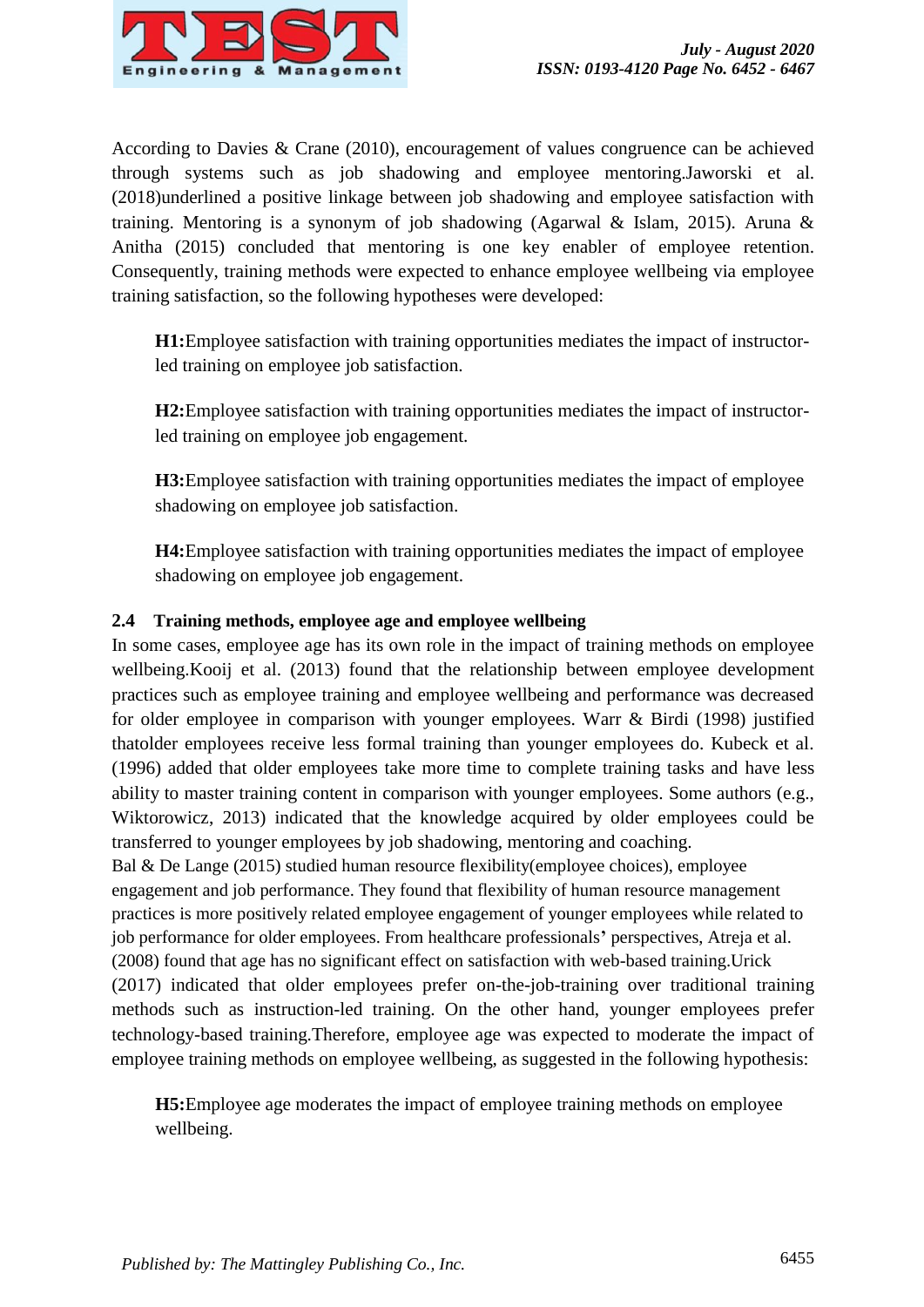

# **3. Research methodology**

## **3.1 Research sample and data collection**

Employees working at industrial maintenance small companies constitute the population of the study. The sample consisted of 200 employees selected from 15 industrial maintenance small companies in Jordan. Participants were included in the research sample upon the number of training courses they receive. An employee should have at least 1 training course. Those who receive no training courses were excluded from the sample. Data were collected by a questionnaire. One-hundred and eighty seven questionnaires were received and used in hypotheses testing, with a response rate of 93.5%.

## **3.2 Measures**

Following Ogbonnaya et al. (2018), employee wellbeing was measured via employee job satisfaction and employee engagement. Employee job satisfaction comprises employee happiness (Boxall & Macky, 2014) and employee engagement encompasses employee cognitive, social and behavioral states (Saks, 2006).Three items were used to measure employee job satisfaction and three items were adopted from Saks (2006, p. 617) for employee engagement. Satisfaction with training was measured using three items adopted from previous studies (Schmidt, 2007). An example **"**Overall, I am satisfied with my training opportunities**"** was adopted from Boxall & Macky (2014, p. 983).Three items were used for instructor-led and four items for employee shadowingtraining (**Maršíková & Šlaichová, 2015;** Schmidt, 2007; Mardegan et al., 2015; Acton & Golden, 2002; Schultz, 2007).

The items of the questionnaire shown in Table 1 were subject to exploratory factor analysis (EFA) conducted using 103 responses collected from a pilot study, a part from the original sample. The results showed that Kaiser-Meyer-Olkin (KMO) value was greater than 0.5 and the value of Bartlett's Test of Sphericitywas significant (Tastan & Yilmaz, 2008). Therefore, the current data were regarded adequate for factor analysis. Moreover, all factor loadings were higher than 0.4 (Breen & Altepeter, 1991), all average variance extracted (AVE) values were greater than 0.50 (Masrek et al., 2014) and all Cronbach**'s alpha (α)** coefficients were within alpha cut-off, that is, greater than 0.70 (Sekaran & Bougie, 2010). Results of EFA, reliability, validity are discussed in the following section.

# **3.3 Reliability and validity**

Reliability was tested using composite reliability (CR) and Cronbach**'s alpha (α) while validity** was measured based on factor loadings (FL) and AVE. CR and alpha coefficients should be greater than 0.7 and factor loadings as well as AVE should be greater than 0.50. The results in Table 1 confirm that the required thresholds of reliability and validity measurements were achieve, which means that the current questionnaire is reliable and valid and can be distributed to participants to collect the required data.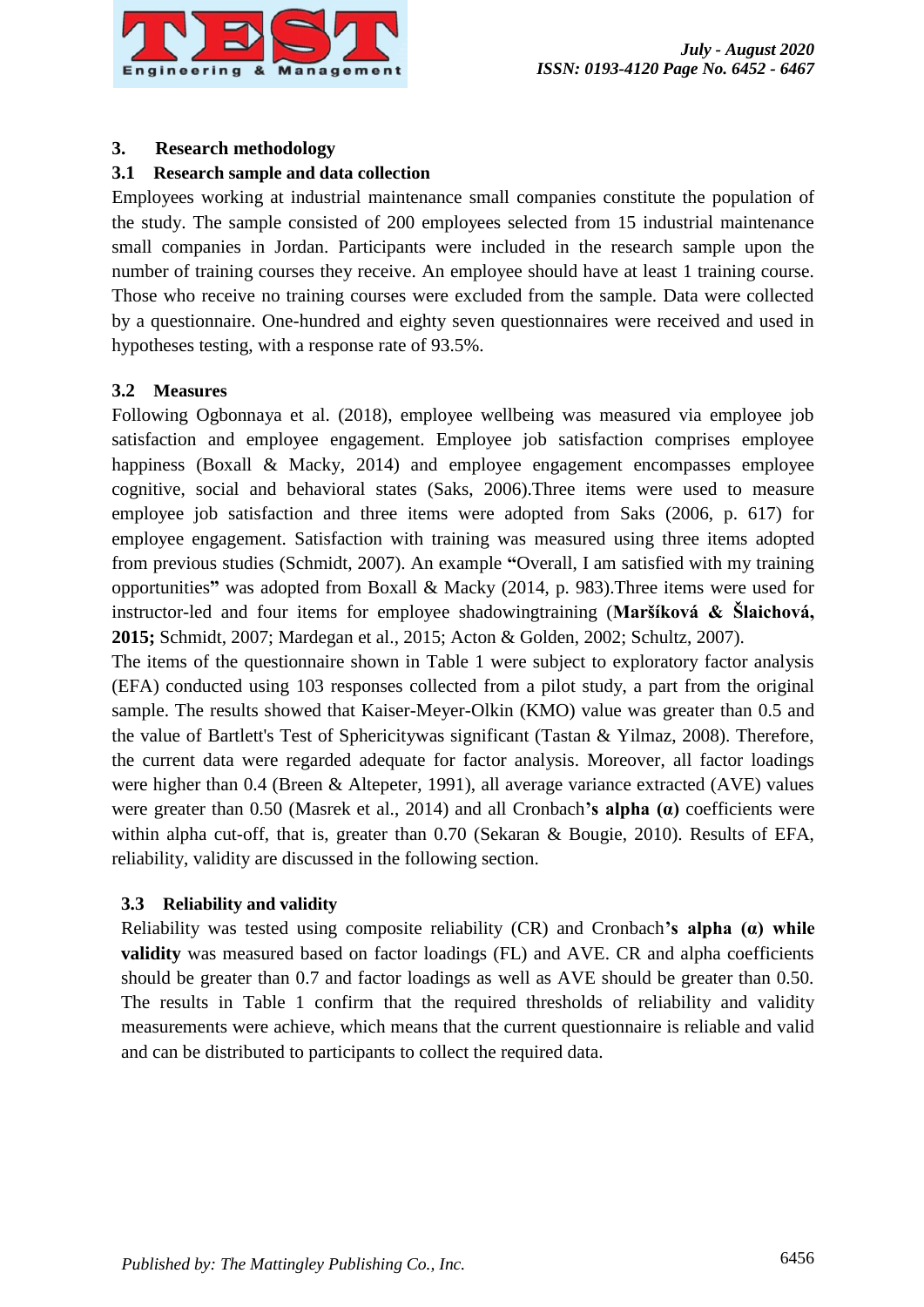

|                  |  | Tuble 11 Questionnaire rechis, ractor roughings, in very car and arphar variatio |            |        |       |
|------------------|--|----------------------------------------------------------------------------------|------------|--------|-------|
| Variables<br>No. |  | Items                                                                            | <b>SFL</b> | AVE CR | alpha |
|                  |  | I often receive training through lectures in classrooms   0.841                  |            |        |       |

# **Table 1. Questionnaire items, factor loadings, AVE, CR and alpha values**

| Instructor-led<br>training                    | $\overline{c}$<br>3           | I OITEN TECEIVE THAINING THOUGH TECHNIES IN CHASSIOONIS<br>I prefer training off-the-job training methods such as<br>workshops, role-playing, games, and brainstorming<br>I feel that traditional training methods are more<br>important for me to acquire new knowledge on my job<br>tasks | 0.041<br>0.830<br>0.648          | 0.606 | 0.820 | 0.777 |
|-----------------------------------------------|-------------------------------|---------------------------------------------------------------------------------------------------------------------------------------------------------------------------------------------------------------------------------------------------------------------------------------------|----------------------------------|-------|-------|-------|
| Employee<br>shadowing                         | $\overline{4}$<br>5<br>6<br>7 | Person-to-person training is a part of the corporate<br>culture<br>I gain knowledge in my work by observing another<br>experienced employee<br>I prefer training by observation<br>Observation-led training improves my performance                                                         | 0.816<br>0.757<br>0.792<br>0.790 | 0.622 | 0.868 | 0.854 |
| Employee<br>job<br>satisfaction               | 8<br>9<br>10                  | I receive relevant training opportunities<br>The training I received improved my performance<br>I am satisfied with my job                                                                                                                                                                  | 0.631<br>0.785<br>0.832          | 0.569 | 0.796 | 0.718 |
| Employee<br>engagement                        | 11<br>12<br>13                | This job is all consuming; I am totally into it.<br>I am highly engaged in this job.<br>I am highly engaged in this organization.                                                                                                                                                           | 0.890<br>0.812<br>0.778          | 0.686 | 0.867 | 0.828 |
| Employee<br>training<br>satisfaction<br>(ETS) | 14<br>15<br>16                | I evaluate training opportunities based on my career<br>decisions<br>The company's training methods suit me<br>I am satisfied with my training opportunities                                                                                                                                | 0.855<br>0.826<br>0.712          | 0.643 | 0.843 | 0.815 |

Extraction Method: Principal Component Analysis. Rotation Method: Varimax with Kaiser Normalization.  $KMO = 0.834$ , Bartlett's test of Sphericity-Sig. = 0.000. Communalities extractions ranged between 0.563 and  $0.841$ . Total variance explained =  $71.10\%$ 

# **3.4 Research conceptual model**

The conceptual model of this study, as shown in Figure 1, consists of two parts: (1) model no. 1, in which 4 hypotheses (H1-H4) were assumed, and (2) model no. 2 in which 1 hypothesis (H5) was demonstrated. The first model as shown in part (a) clarifies the effects of employee training methods, i.e., instructor-led training (ILT) and employee shadowing (ESH) on employee wellbeing, measured by two dimensions: employee job satisfaction (EJS) and employee engagement (EJE) and mediated by employee training satisfaction (ETS). The second model as shown in part (b) illustrates the effect of employee training methods (ETM) on employee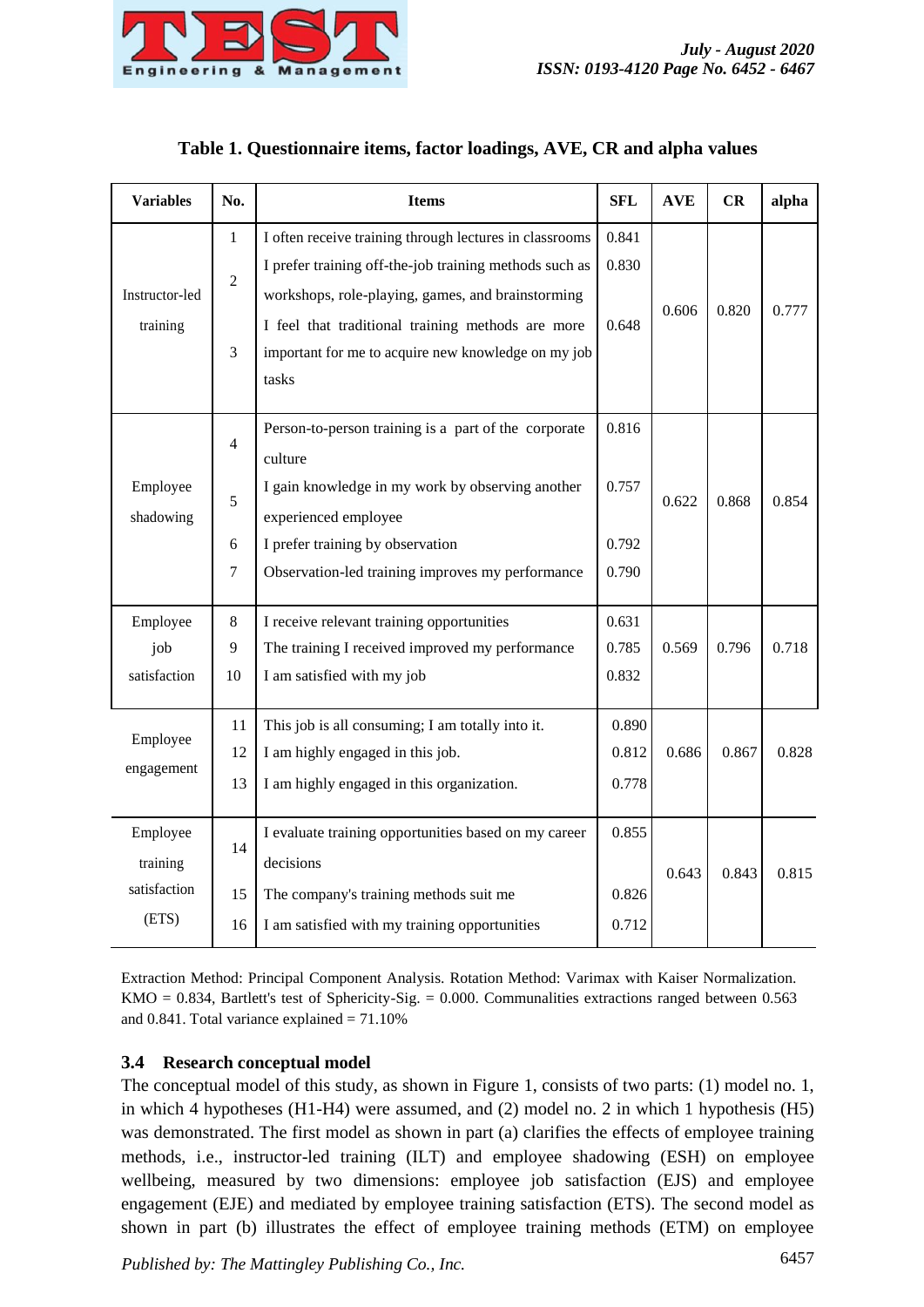

wellbeing(EWL) as moderated by employee age (EAG). Employee training methods and employee wellbeing in the second model were measured as unidimensional variables.



**Figure 1. Research theoretical model**

As noted in Figure 1(a), testing H1, which assumed that ETS mediates the impact of instructorled training ILT on EJS, requires an examination of two paths. First, the effect of ILT method on both ETS and EJS. Second, the effect of ETS on EJS.Similarly, H2, which postulated that ETS mediates the impact of ILT on EJE, requires testing the effect of ILT method on both ETS and EJE in addition to the effect of ETS on EJE. On the other hand, the effect of ESHon both ETS and EJS as well as the effect of ETS on EJS are required for testing H3. In the same manner, the effect of ESH on both ETS and EJE and the effect of ETS on EJE should be tested for the purpose of H4 testing. Figure 1(b) shows the impactETM on EWL in the presence of EAG as a moderating variable as mentioned in H5. The moderating effect of EAG can be tested through the interaction between ETM and EAG. Prior to testing research hypotheses, three prerequisites were extracted, which were Pearson correlation matrix to identify correlation coefficients between research variables, measurement model fit to ensure its relevancy for structural model building, and structural model fit to confirm its usability to test research hypotheses.

# **4. Research results and discussion**

### **4.1 Pearson correlation matrix**

The results in Table 2indicate that all variables were positively correlated, with correlation coefficients ranged between 0.288 and0.481. Particularly, the results indicated that the correlation coefficient between the independent variables (ILT and ESH) equals 0.427\*\*, which means that ILT and ESH are positively correlated and free of multicollinearity problem. In terms of descriptive statistics represented by means (M) and standard deviations (SD), ILT was ranked first (M = 3.24, SD = 0.55), followed by ESH (M = 3.18, SD = 0.75), ETS (M = 3.17, SD = 0.70), then EJS ( $M = 3.08$ ,  $SD = 0.66$ ) and finally EJE ( $M = 3.07$ ,  $SD = 0.68$ ).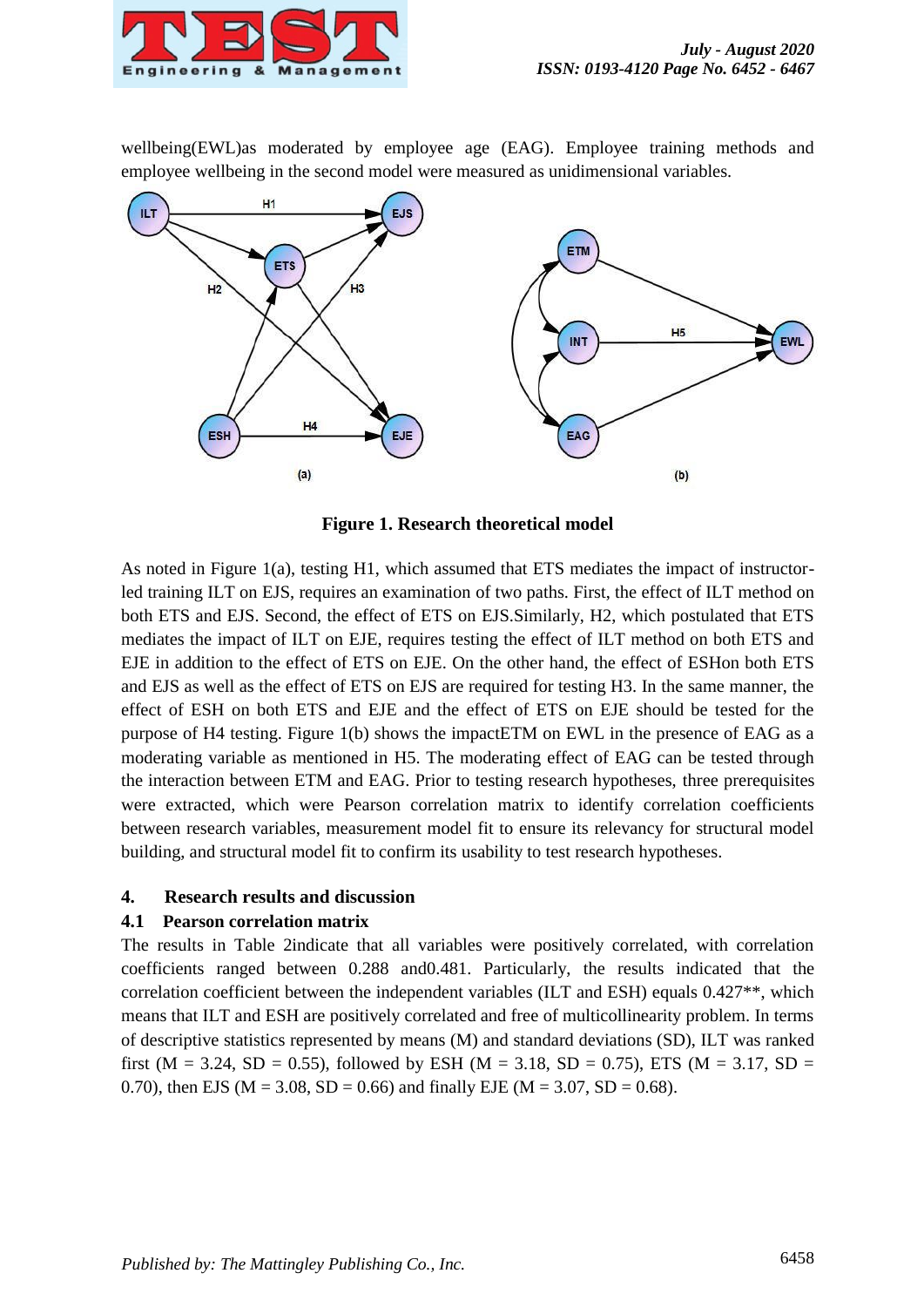

| <b>Variables</b> | M    | <b>SD</b> | <b>ILT</b> | <b>ESH</b> | <b>EJS</b> | <b>EJE</b> | <b>ETS</b> |
|------------------|------|-----------|------------|------------|------------|------------|------------|
| <b>ILT</b>       | 3.24 | 0.55      |            |            |            |            |            |
| <b>ESH</b>       | 3.18 | 0.75      | $0.427**$  |            |            |            |            |
| <b>EJS</b>       | 3.08 | 0.66      | $0.403**$  | $0.366**$  | -          |            |            |
| <b>EJE</b>       | 3.07 | 0.68      | $0.423**$  | $0.288**$  | $0.366**$  | -          |            |
| <b>ETS</b>       | 3.17 | 0.70      | $0.347**$  | $0.481**$  | $0.374**$  | $0.336**$  |            |
|                  |      |           |            |            |            |            |            |

## **Table 2. Pearson correlation matrix and descriptive statistics**

\*\*. Correlation is significant at the 0.01 level (2-tailed).

Valid N (listwise): 187

### **4.2 Research measurement model**

The measurement model in Figure 2 was developed by confirmatory factor analysis (CFA) in order to identify the confirmatory factor loadings and to identify the extent to which this model fits research data. The measurement model was constructed based on the above-mentioned results of EFA. CFA results indicate that no item were removed. The figure shows that all factor loadings of the latent variables were greater than 0.50.ILT had three items with factor loadings from 0.70 to 0.82, ESH had four items with loadings greater than 0.69, as well as, factor loadings of EJS are higher than 0.63, factor loading of EJE are higher than 0.73, and factor loadings of ETS are greater than 0.65. Moreover, the model satisfies the required values of the following indices:  $CMIN/DF = 1.334$  (less than 3.0), goodness of fit index (GFI)  $= 0.926$  (greater than 0.90), comparativeFit Index (CFI)  $= 0.974$  (greater than 0.90), and Root Mean-Square Error Approximation(RMSEA) =  $0.042$  (less than 0.08). Therefore, the model is accepted and considered for building the structural research model to test research hypotheses.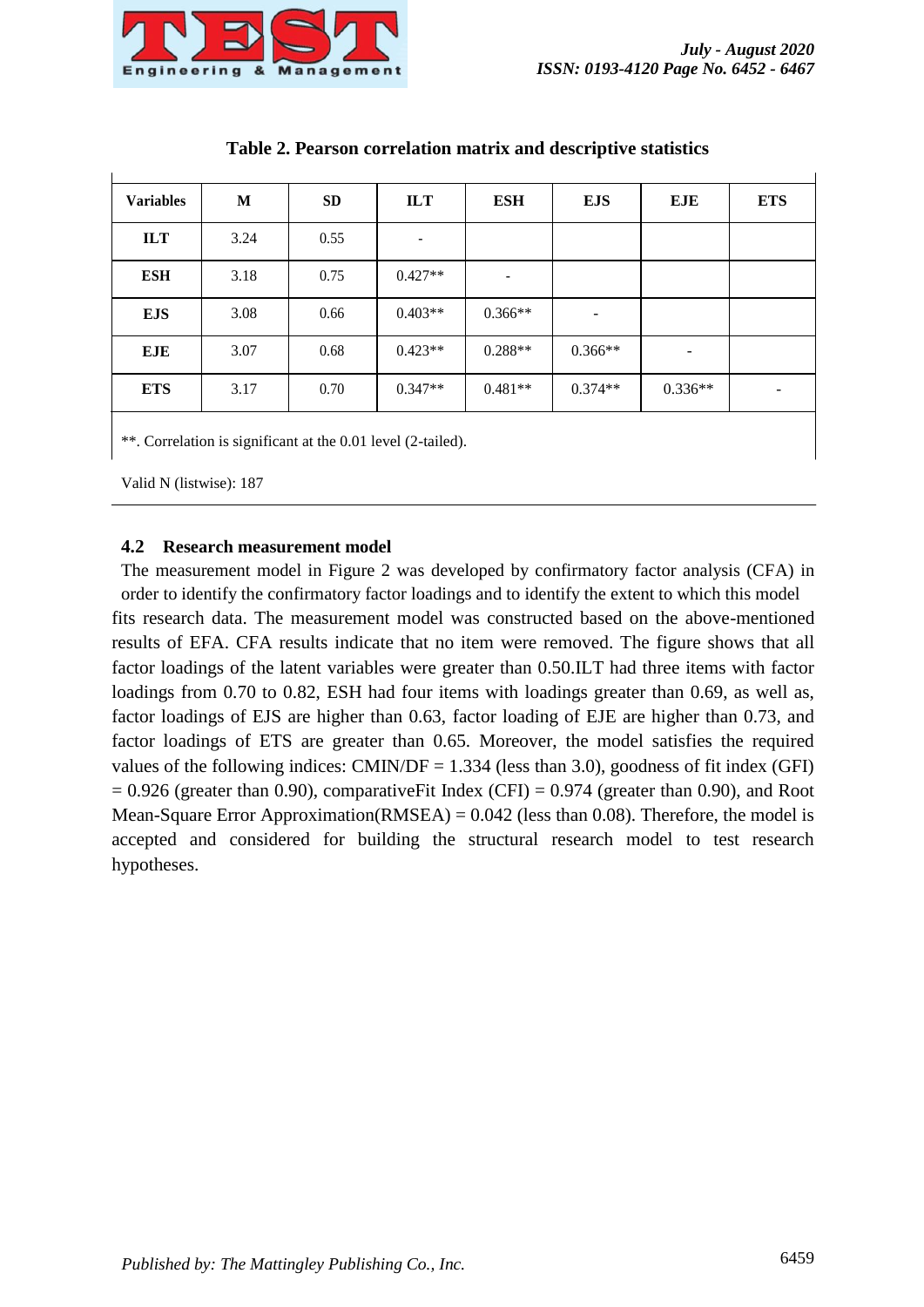



CMIN/DF = 1.334, GFI = .926, CFI = .974, RMSEA = .042

**Figure 2. Research measurement model**

### **4.3 Research structural model**

Based on the measurement model shown in Figure 2, the structural model depicted in Figure 3 was constructed. The indices used for structural model goodness-of-fit are the same used for the measurement model. The results displayed that CMIN/DF =  $1.718$  (less than 3.0), goodness of fit index (GFI) =  $0.906$  (greater than 0.90), comparativeFit Index (CFI) =  $0.944$  (greater than 0.90), and Root Mean-Square Error Approximation(RMSEA)  $= 0.062$  (less than 0.08). Therefore, the model is accepted and considered for testing research hypotheses.Results of hypotheses testing as shown in Table 3 illustrate that H1 was rejected, which means that ETS had no mediating effect on the impact of ILT on EJS. There was a significant direct impact of ILT on EJS ( $\beta$  = 0.347, P = **0.002)** but there was no significant indirect effect of ILT on EJS ( $\beta$  = 0.034, P = 0.211). In addition, ETS had no mediating role in the impact of ILT on EJE, since there was a direct impact of **ILT** on EJE ( $\beta$  = 0.409, P = 0.001) while the indirect impact of ILT on EJE through ETS was non-**significant (β** = 0.033, P = 0.205). This result suggests that H2 was also rejected. H1 and H2 investigated the impact of ILT on EJS and EJE through ETS.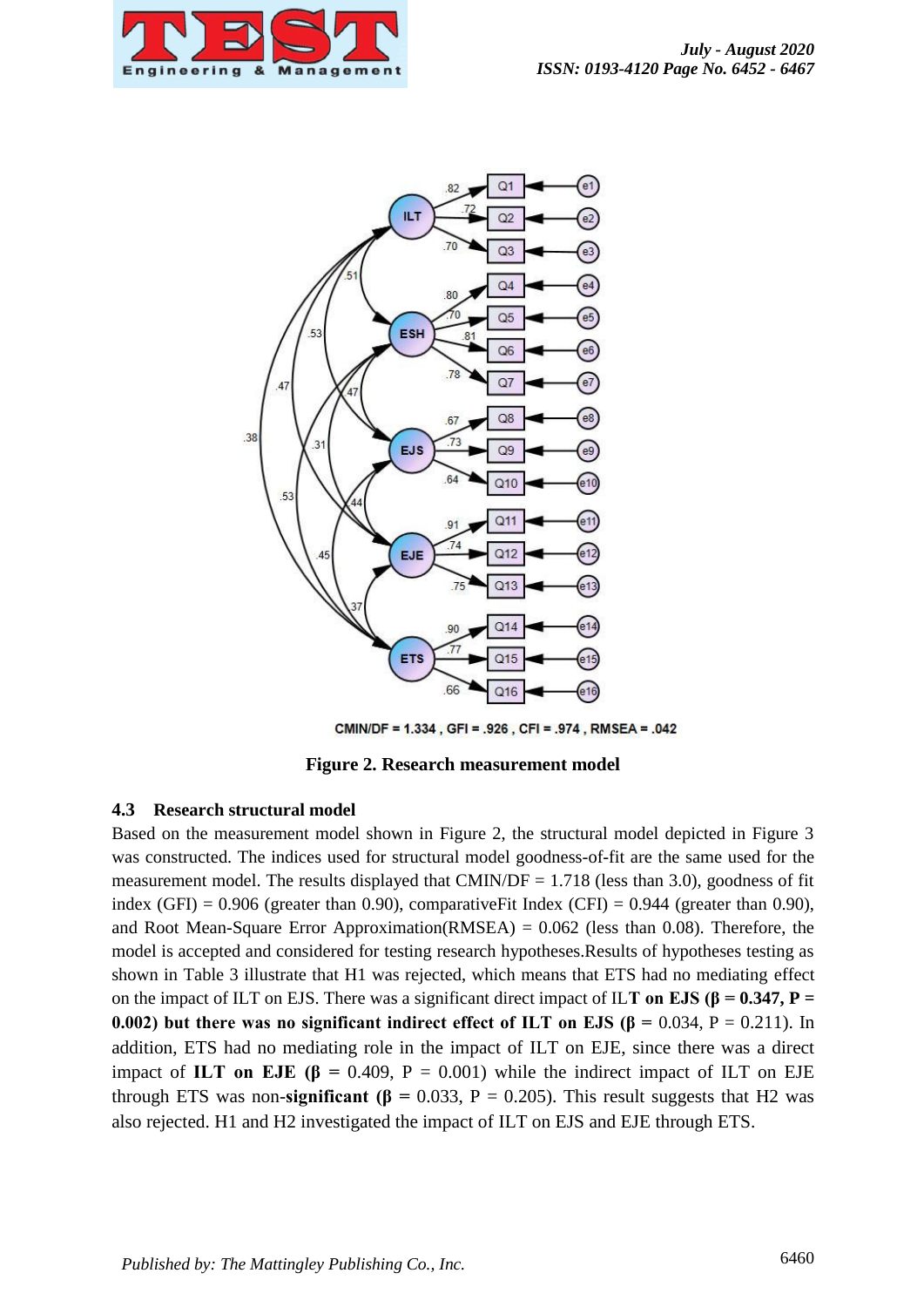



**Figure 3. Research structural model**

H3 and H4 examine the mediating role of ETS in the impact of ESH on EJS and EJE respectively. The results in Table 3 added that ETS played no mediating role in the impact of ESH on EJS, there was a significant direct impact only of ESH on EJS ( $\beta$  = 0.158, **P** = 0.277).Hence, H3 was rejected.

| <b>Hypothesis</b> | Paths between variables |               |             | <b>Direct effect</b> |       | <b>Indirect effect</b> |       | <b>Results</b> |
|-------------------|-------------------------|---------------|-------------|----------------------|-------|------------------------|-------|----------------|
| H1                | <b>ILT</b>              | $\rightarrow$ | <b>ETS</b>  | 0.149                | 0.166 |                        |       | Rejected       |
|                   | <b>ETS</b>              | $\rightarrow$ | <b>EJS</b>  | 0.227                | 0.01  |                        |       |                |
|                   | ILT                     | $\rightarrow$ | <b>EJS</b>  | 0.374                | 0.002 | 0.034                  | 0.211 |                |
|                   | ILT                     | $\rightarrow$ | <b>ETS</b>  | 0.149                | 0.166 |                        |       |                |
| H2                | <b>ETS</b>              | $\rightarrow$ | <b>EJE</b>  | 0.222                | 0.041 |                        |       | Rejected       |
|                   | ILT                     | $\rightarrow$ | <b>EJE</b>  | 0.409                | 0.001 | 0.033                  | 0.205 |                |
| H <sub>3</sub>    | <b>ESH</b>              | $\rightarrow$ | <b>ETS</b>  | 0.456                | 0.001 |                        | -     |                |
|                   | <b>ETS</b>              | $\rightarrow$ | <b>EJS</b>  | 0.227                | 0.061 |                        |       | Rejected       |
|                   | <b>ESH</b>              | $\rightarrow$ | <b>EJS</b>  | 0.158                | 0.277 | 0.104                  | 0.061 |                |
| H4                | <b>ESH</b>              | $\rightarrow$ | <b>ETS</b>  | 0.456                | 0.001 | ۰                      |       |                |
|                   | <b>ETS</b>              | $\rightarrow$ | ${\rm EJE}$ | 0.222                | 0.041 |                        |       | Accepted       |
|                   | <b>ESH</b>              | $\rightarrow$ | <b>EJE</b>  | 0.017                | 0.912 | 0.101                  | 0.041 |                |

**Table 3. Results of hypotheses testing**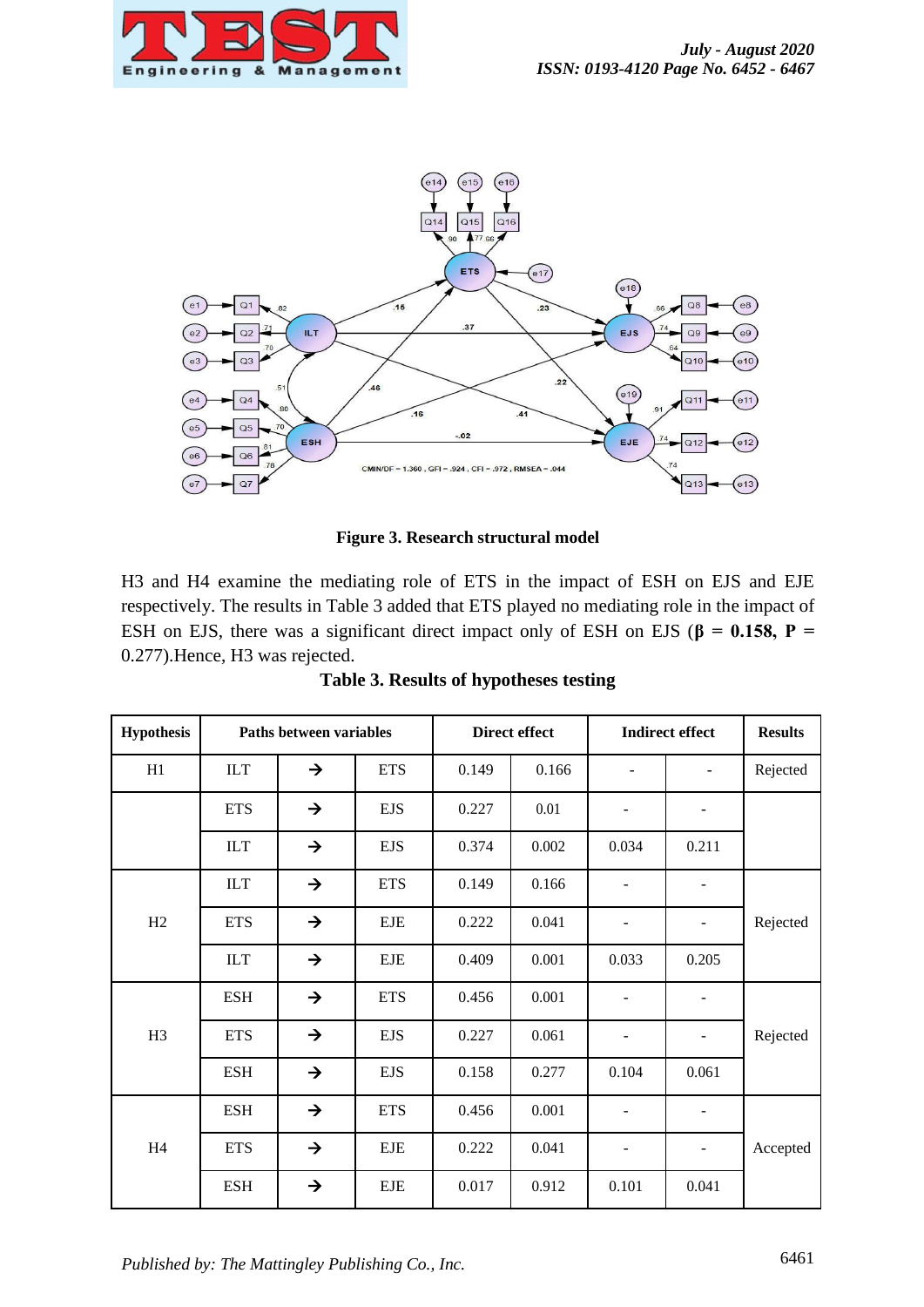

In terms of the mediating role of ETS in the impact of ESH on EJE as suggested in H4, the results in Table 3 assert that there was a significant direct impact of ESH on ETS (**β =** 0.456, P = 0.001) and a significant direct impact of ETS on EJE (**β =** 0.222, P = 0.041). Moreover, there was a significant indirect impact of ESH on EJE through ETS ( $\beta$  = 0.101, P = 0.041), which means that ETS significantly mediated the impact of ESH on EJE.

Figure 4 shows H5 testing, in which employee training method (ETM), employee age (EAG) and the interaction between them (INT) are linked to EWL. It can be noted that all paths from dependent variables to EWL are positive except the path between EAG and EWL, which means that when EAG goes up by 1, EWL goes down by 0.62.



**Figure 4. Interaction between ETM and EAG**

The results in Table 4 indicate that ETM had a significant direct impact on EWL ( $\beta$  = 0.209, P = 0.000), INT **had a significant direct impact on EWL (β**Standardized= 0.113, β<sub>Unstandardized</sub>= 0.124, P = 0.020), and EAG had a significant impact on EWL ( $\beta$  = - 0.620, P = 0.000). Accepting H5, these results clarify that EAG moderated the impact of ETM on EWL.

| <b>Hypothesis</b> |            | Paths between variables |            | ß<br>standardized |          | C.R.     | P     | <b>Results</b> |
|-------------------|------------|-------------------------|------------|-------------------|----------|----------|-------|----------------|
|                   | ETM        | →                       | <b>EWL</b> | 0.209             | 0.209    | 3.80     | 0.000 |                |
| H <sub>5</sub>    | <b>INT</b> | →                       | <b>EWL</b> | 0.113             | 0.124    | 2.34     | 0.020 | Accepted       |
|                   | EAG        | →                       | <b>EWL</b> | $-0.620$          | $-0.620$ | $-11.28$ | 0.000 |                |

**Table 4. Results of hypotheses testing**

In summary, the results of hypotheses testing accepted the hypothesis that ETS mediates the impact ESH on EJE but not the impact of ILT on EJS, the impact of ILT on EJE or the impact of ESH on EJS. Moreover, the study supported the hypothesis that EAG moderates the impact of ETM on EWL. Discussion, conclusion, implications, limitations and future research directions are reported in the following section.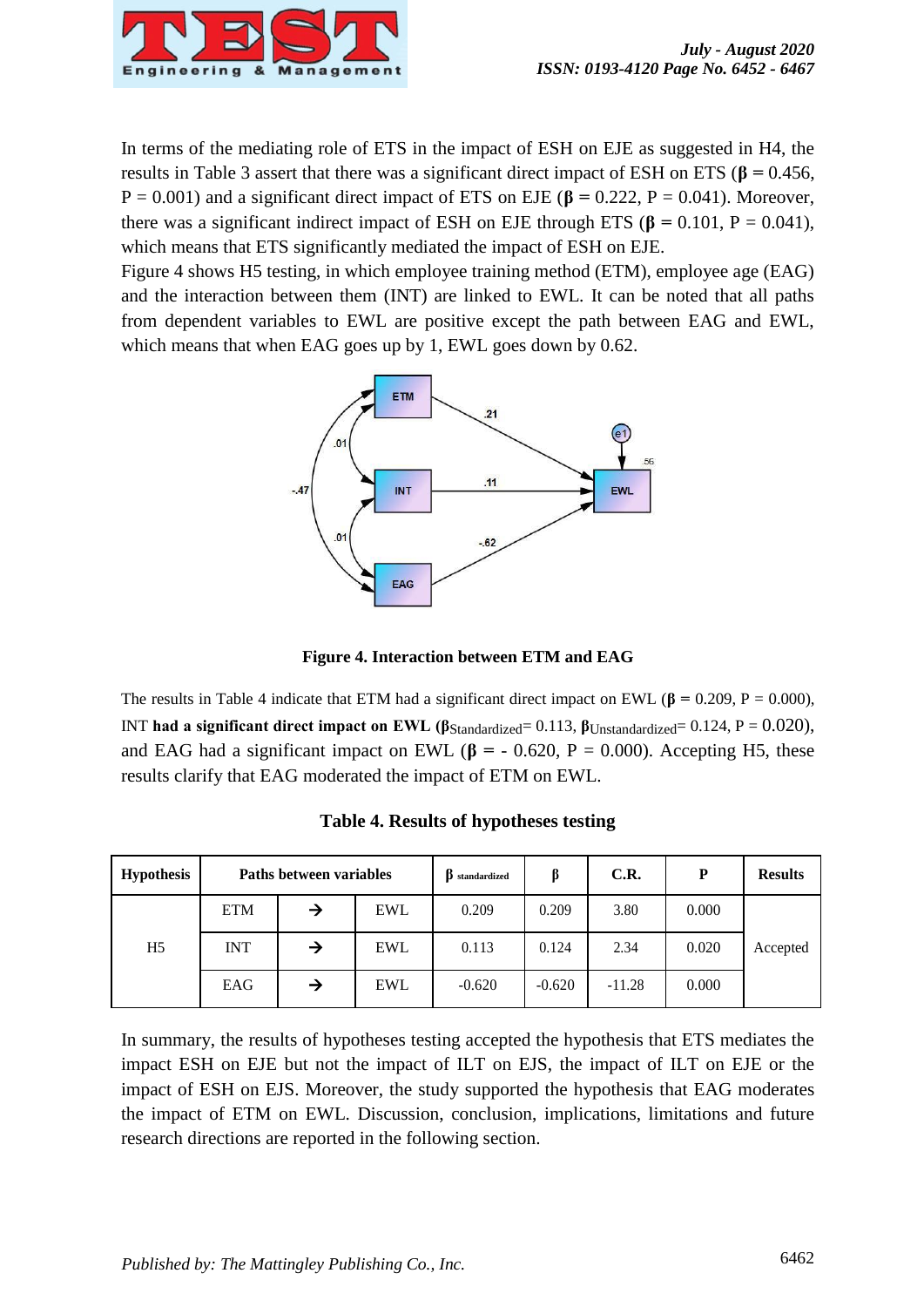

## **5. Discussion and conclusion**

The aim of this study was to test the mediating role of employee training satisfaction in the impact of employee training method (i.e., instructor-led training and employee shadowing) on employee wellbeing (employee job satisfaction and employee job engagement). Furthermore, the study aimed at exploring the moderating role of employee age in the impact of employee training method on employee wellbeing. The results indicated that employee training satisfaction had no mediating effect on the impact of instructor-led training or employee shadowing on employee job satisfaction or employee job engagement. In addition to that, the results pointed out that employee training satisfaction had no mediating effect on the impact of employee shadowing on employee job satisfaction but it had a significant mediating effect on the impact of employee shadowing on employee job engagement. Finally, the results confirmed that employee age played a significant role in the impact of employee training method, either instructor-led training or employee shadowing, on employee wellbeing. Comparing these results with previous results indicate that researchers are concurred with the idea that employee development opportunities such as employee training are positively related to employee wellbeing (Holman, 2002) as measured by employee job satisfaction (Boxall & Macky, 2014), which is depend on employee satisfaction with training method (Schmidt, 2007). Some studies (Acton & Golden, 2002) found that instruction-led training is more practiced while other studies indicated that training methods such as employee shadowing is more common (Demiral, 2017). In agreement with the present results, some authors (e.g., Jaworski et al., 2018) found thatemployee shadowing had a significant effect on employee training satisfaction.

Despite the fact that employee training satisfaction had significant effects on employee wellbeingit had not mediated the impact of instructor-led training on employee job satisfaction or employee job engagement, which means that instructor-led training works well and shows significant effects on both employee job satisfaction and employee job engagement. Therefore, it was concluded that employee satisfaction with instructor-led training plays no role on their levels of job satisfaction and job engagement. On the other hand, the mediating effects of employee training satisfaction can be divided into two roles: the role in the impact of employee shadowing on employee job satisfaction and the role in the impact of employee shadowing on employee job engagement. In the first case, employee training satisfaction had no effect on the impact of employee shadowing on employee job satisfaction but. In the second case, exerted such an effect on the impact of employee shadowing on employee job engagement. A second conclusion of this study is that employee training satisfaction matters when industrial companies use employee shadowing to educate their employees. Finally, it was concluded that employee age is very important factor in the relationship between training methods and employee wellbeing.

# **6. Practical implications**

Based on the results of this study, organizations are required to take employee training satisfaction into their accounts in accordance with training methods used to educate employees. One reason for that is the significant effect that employee satisfaction with training methods have on employee job satisfaction as well as employee job engagement. Instructor-led training as one type of training methods examined in this study has no effect on employee training satisfaction but at the same time the later has significant effects on employee job satisfaction and employee job engagement. Consequently, organizations should be aware that using instructor-led training, which a collective training practice, does not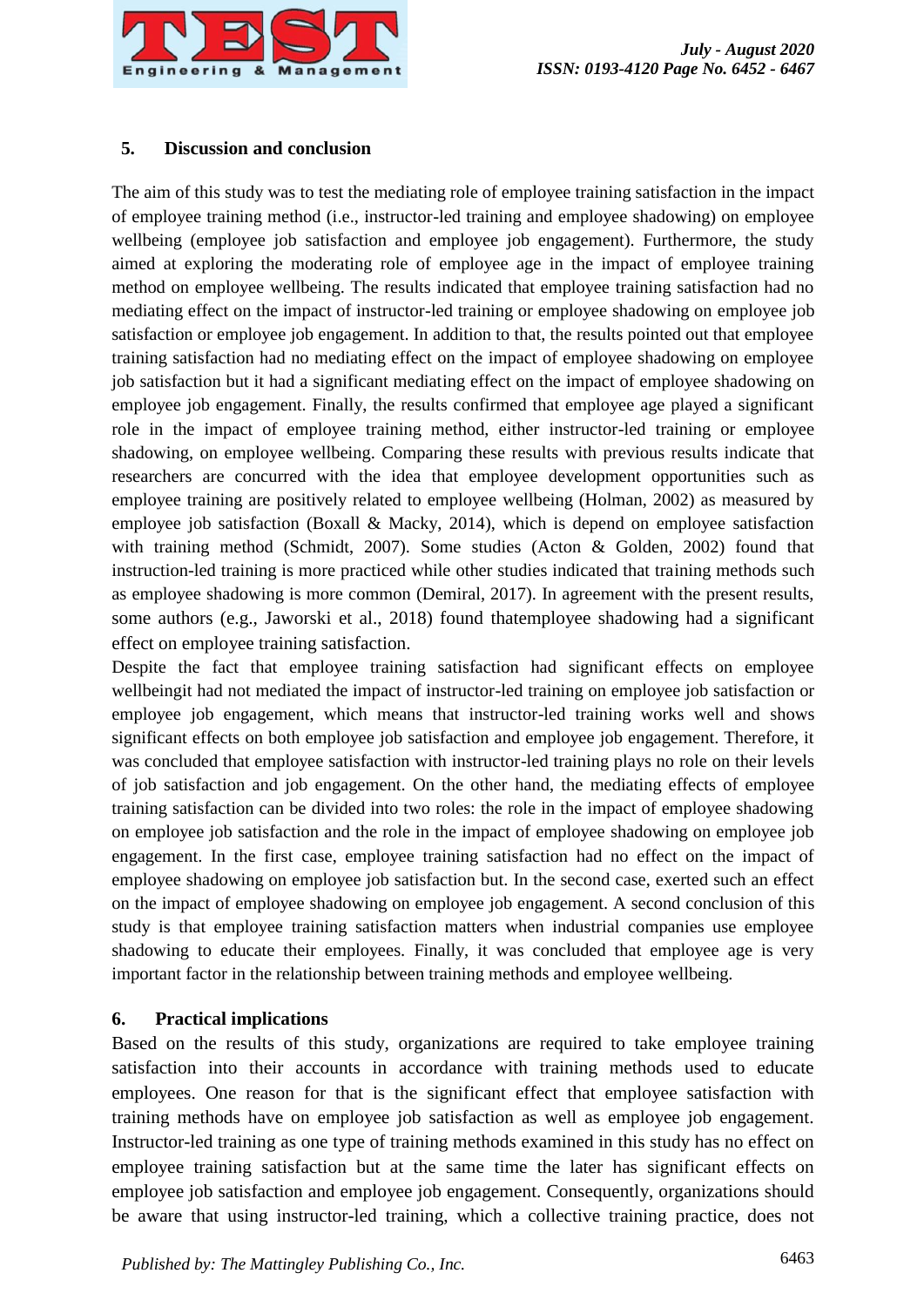

affected by employee satisfaction with the training method. On the other hand, organizations used employee shadowing, which is an individual practice of employee training, are requested to consider employee satisfaction with this type of training since it had a considerable effect on his job engagement. Finally, organizations seek to increase their employee engagement should use employee shadowing and concurrently ensure their satisfaction. In terms of employee age, organizations should know that the employee age is one key factor when selecting training methods. Employee shadowing is more adequate for younger employees.

# **7. Limitations and future research directions**

Limitations of this study are three. First, it is applied using a sample consisted of employee in industrial maintenance small companies. Therefore, its results cannot be generalized to other sectors. Hence, future studies should consider samples from other sectors. Second, training methods used in this study were limited to instructor-led training and employee shadowing. Other types of employee training can be used in future studies. Moreover, the moderating effect of employee age was examinedusing employee training methods as a whole construct, therefore, future studies should test such an effect in case of instructor-led training and employee shadowing.

# **References**

[1]. Acton, T., & Golden, W. (2002). Training: The way to retain valuable IT employees. In Conference Proceedings, Informing Science, 10, 24-34.

[2]. Agarwal, N. K., & Islam, M. A. (2015). Knowledge retention and transfer: how libraries manage employees leaving and joining. Vine, 45(2), 150–171.

[3]. Al-Hawary, S. I. ., & Al-Kumait, Z. . (2017). Training Programs and their effect on the employees Performance at King Hussain Bin Talal Development Area at Al - Mafraq Governate in Jordan. *International Journal of Academic Research in Economics and Management Sciences*, *6*(1), 258–274.

[4]. Al-Hawary, S. I. ., & Al-Namlan, A. . (2018). Impact of Electronic Human Resources Management on the Organizational Learning at the Private Hospitals in the State of Qatar. *Global Journal of Management and Business Research: A Administration and Management*, *18*(7), 1–11.

[5]. Al-Hawary, S. I. ., & Haddad, I. . (2016). Level of Employers' Satisfaction on the Employees' Performance at the Irbid Industrial Zone in Jordan. *International Journal of Academic Research in Economics and Management Sciences*, *5*(4), 228–248.

[6]. Al-Hawary, S. I. ., & Nusair, W. . (2017). Impact of Human Resource Strategies on Perceived Organizational Support at Jordanian Public Universities. *Global Journal of Management and Business Research: A Administration and Management*, *17*(1), 68–82.

[7]. Al-Hawary, S. I. ., & Shdefat, F. . (2016). Impact of Human Resources Management Practices on Employees' Satisfaction A Field Study on the Rajhi Cement Factory. *International Journal of* [8]. *Academic Research in Accounting, Finance and Management Sciences*, *6*(4), 274– 286.

[9]. Aruna, M., & Anitha, J. (2015). Employee retention enablers: Generation Y employees. SCMS Journal of Indian Management, 12(3), 94.

[10]. Atreja, A., Mehta, N. B., Jain, A. K., Harris, C. M., Ishwaran, H., Avital, M., & Fishleder, A. J. (2008). Satisfaction with web-based training in an integrated healthcare delivery network: do age, education, computer skills and attitudes matter? BMC medical education, 8(1), 48.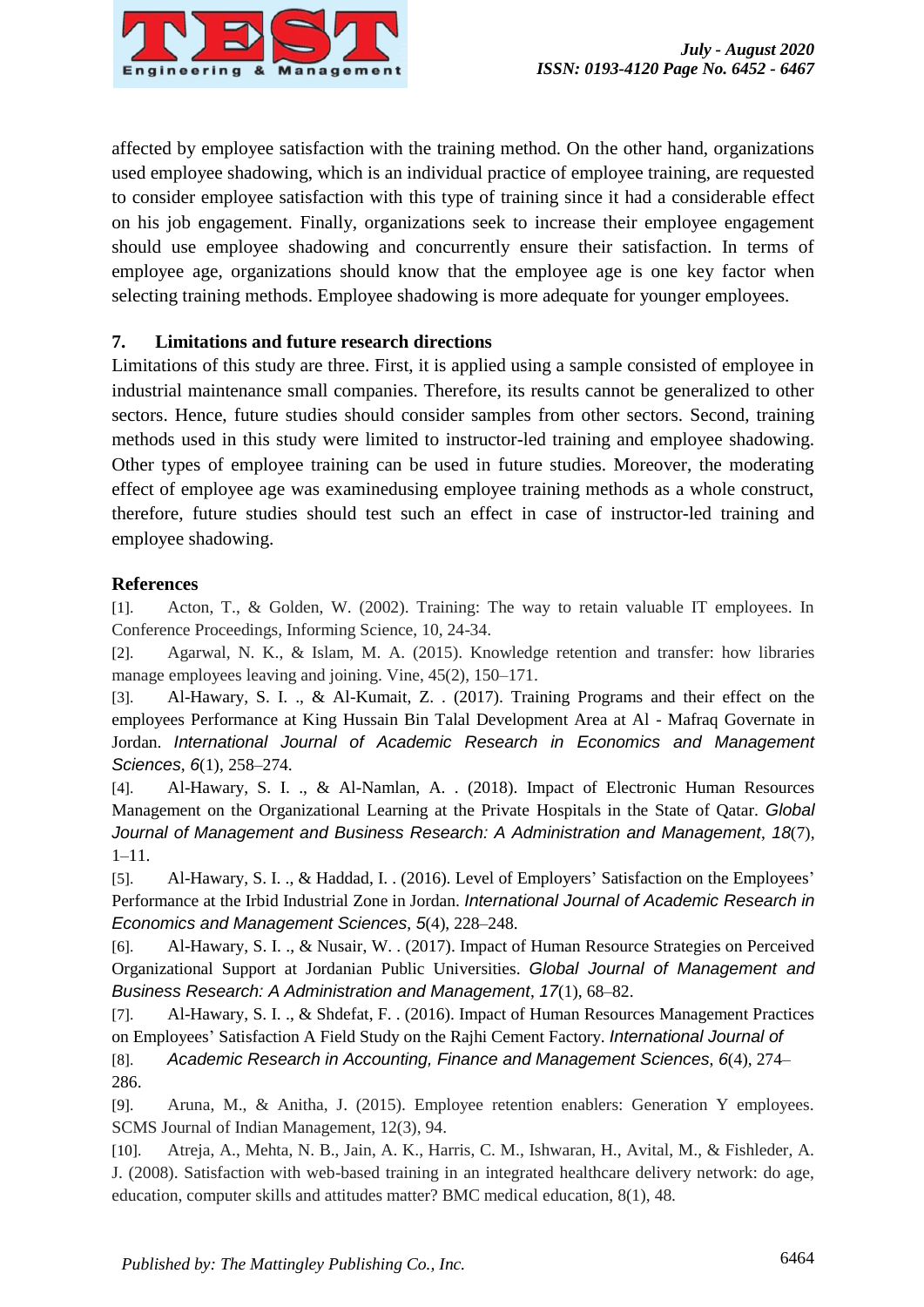

[11]. Bal, P. M., & De Lange, A. H. (2015). From flexibility human resource management to employee engagement and perceived job performance across the lifespan: A multisample study. Journal of Occupational and Organizational Psychology, 88(1), 126-154.

[12]. Boxall, P., & Macky, K. (2014). High-involvement work processes, work intensification and employee well-being. Work, employment and society, 28(6), 963-984.

[13]. Breen, M. J., & Altepeter, T. S. (1991). Factor structures of the home situations questionnaire and the school situations questionnaire. Journal of Pediatric Psychology, 16(1), 59-67.

[14]. Brown, J. (2002). Training needs assessment: A must for developing an effective training program. Public personnel management, 31(4), 569-578.

[15]. Davies, I. A., & Crane, A. (2010). Corporate social responsibility in small‐and medium‐size enterprises:

[16]. investigating employee engagement in fair trade companies. Business Ethics: A European Review, 19(2), 126-139.

[17]. Demiral, Ö. (2017). Effects of training on employee job satisfaction and achievement: 'train to gain' evidence from manufacturing businesses in turkey. Business & Management Studies: An International Journal, 5(3), 765-785.

[18]. Dimeff, L. A., Koerner, K., Woodcock, E. A., Beadnell, B., Brown, M. Z., Skutch, J. M., Paves, A. P., Bazinet, A. and Harned, M. S. (2009). Which training method works best? A randomized controlled trial comparing three methods of training clinicians in dialectical behavior therapy skills. Behaviour Research and Therapy, 47(11), 921-930.

[19]. Dysvik, A., & Kuvaas, B. (2008). The relationship between perceived training opportunities, work motivation and employee outcomes. International Journal of Training and Development, 12(3), 138-157.

[20]. Furunes, T. (2005). Training paradox in the hotel industry. Scandinavian Journal of Hospitality and Tourism, 5(3), 231-248.

[21]. Grant, A. M., Christianson, M. K., & Price, R. H. (2007). Happiness, health, or relationships? Managerial practices and employee well-being tradeoffs. Academy of management perspectives, 21(3), 51- 63.

[22]. Hanaysha, J. (2016). Testing the effects of employee empowerment, teamwork, and employee training on employee productivity in higher education sector. International Journal of Learning and Development, 6(1), 164-178.

[23]. Holman, D. (2002). Employee well-being in call centres. Human Resource Management Journal, 12, 35– 50.

[24]. Hughey, A. W., & Mussnug, K. J. (1997). Designing effective employee training programmes. Training for Quality, 5(2), 52-57.

[25]. Innocenti, L., Pilati, M., & Peluso, A. M. (2011). Trust as moderator in the relationship between HRM practices and employee attitudes. Human Resource Management Journal, 21(3), 303- 317.

[26]. Jaworski, C., Ravichandran, S., Karpinski, A. C., & Singh, S. (2018). The effects of training satisfaction, employee benefits, and incentives on part-time employees' commitment. International Journal of Hospitality Management, 74, 1-12.

[27]. Khalaf, S., Morsy, M. A., Ahmed, G. S., & Ali, N. A. (2016). Impact of effective training on employee performance in hotel establishments. International Journal of Heritage, Tourism, and Hospitality, 10(1/2), 92-109.

[28]. Kooij, D. T., Guest, D. E., Clinton, M., Knight, T., Jansen, P. G., & Dikkers, J. S. (2013). How the impact of HR practices on employee well-being and performance changes with age. Human Resource Management Journal, 23(1), 18-35.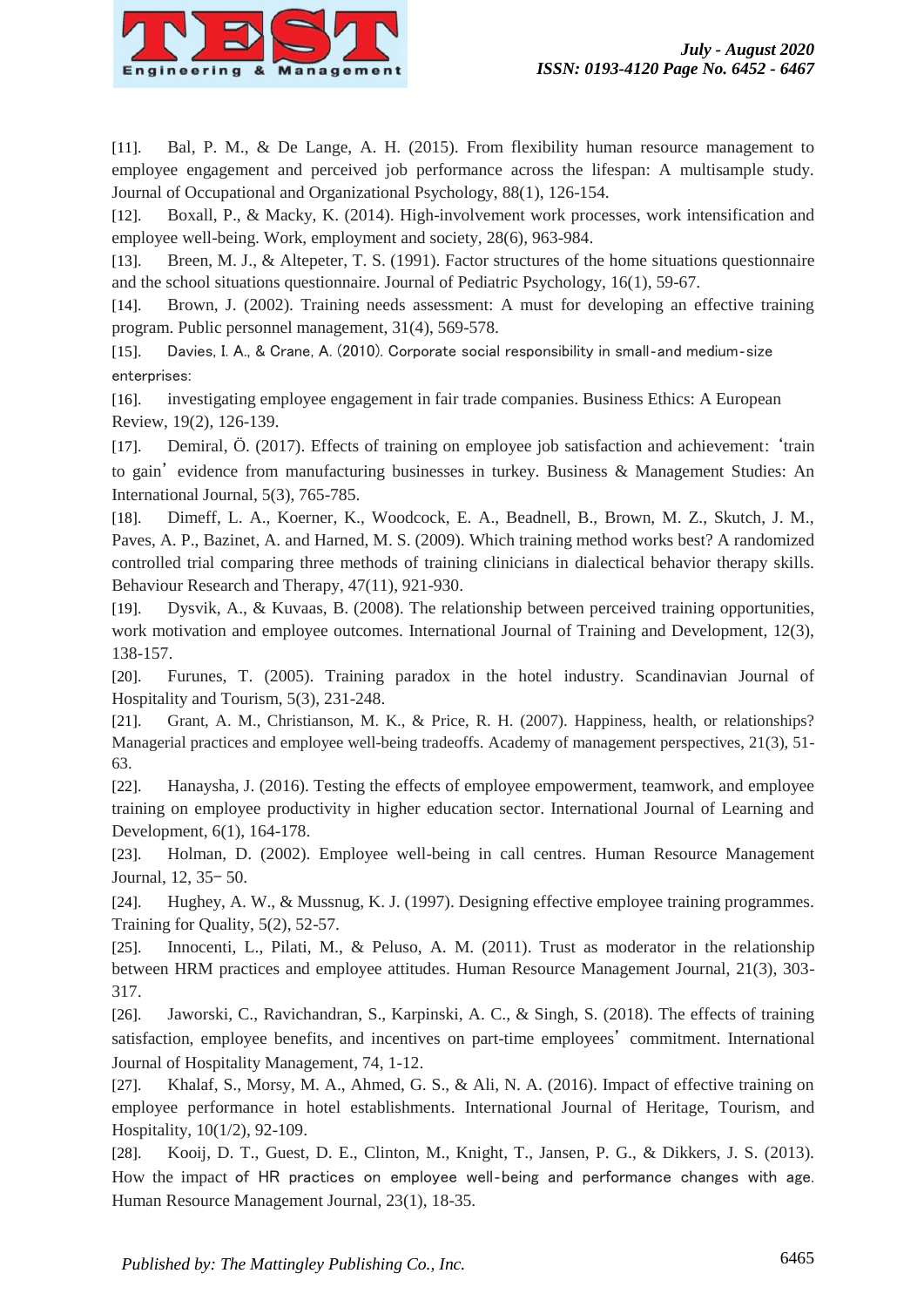

[29]. Kubeck, J. E., Delp, N. D., Haslett, T. K., & McDaniel, M. A. (1996). Does job-related training performance decline with age? Psychology and aging, 11(1), 92-107.

[30]. Macky, K., & Boxall, P. (2008). High-involvement work processes, work intensification and employee well-being: A study of New Zealand worker experiences. Asia Pacific Journal of Human Resources, 46(1), 38-55.

[31]. Mardegan, K. J., Schofield, M. J., & Murphy, G. C. (2015). Comparison of an interactive CDbased and traditional instructor-led Basic Life Support skills training for nurses. Australian Critical Care, 28(3), 160-167.

[32]. Maršíková, K., & Šlaichová, E. (2015). Perspectives of employee training and development: methods and approaches. ACC Journal, 21(3), 13-23.

[33]. Masrek, M. N., Mohamed, I. S., Daud, N. M., & Omar, N. (2014). Technology trust and mobile banking satisfaction: a case of Malaysian consumers. Procedia-Social and behavioral sciences, 129, 53-58.

[34]. Metabis, A., & Al-Hawary, S. I. . (2013). The Impact of Internal Marketing Practices on Services Quality of Commercial Banks in Jordan. *International Journal of Services and Operations Management*, *15*(3), 313–337.

[35]. Mohammad, A. A., Alshura, M.S.,Al-Hawary, S. I. S., Al-Syasneh, M. S., & Alhajri, T. M. (2020). The influence of Internal Marketing Practices on the employees' intention to leave: A study of the private hospitals in Jordan. International Journal of Advanced Science and Technology, 29(5), 1174–1189.

[36]. Murni, M. Y., No, J. M. S., & Kembangan, J. B. (2019). The Effect of Selection and Training Process on Competency and Its Impact on Employee Performance in Pt. Nok Indonesia. Training, 11(21), 154-160.

[37]. Nawaz, M. S., Hassan, M., Hassan, S., Shaukat, S., & Asadullah, M. A. (2014). Impact of employee training and empowerment on employee creativity through employee engagement: Empirical evidence from the manufacturing sector of Pakistan. Middle-East Journal of Scientific Research, 19(4), 593-601.

[38]. Obisi, C. (2011). Employee training and development in Nigerian organizations: Some observations and agenda for research. Australian Journal of Business and Management Research, 1(9), 82-91.

[39]. Ocen, E., Francis, K., & Angundaru, G. (2017). The role of training in building employee commitment:

[40]. the mediating effect of job satisfaction. European Journal of Training and Development.

[41]. Ogbonnaya, C., Tillman, C. J., & Gonzalez, K. (2018). Perceived organizational support in health care: The importance of teamwork and training for employee well-being and patient satisfaction. Group & Organization Management, 43(3), 475-503.

[42]. Proudfoot, J. G., Corr, P. J., Guest, D. E., & Dunn, G. (2009). Cognitive-behavioural training to change attributional style improves employee well-being, job satisfaction, productivity, and turnover. Personality and Individual Differences, 46(2), 147-153.

[43]. Rahman, A. A., Ng, S. I., Sambasivan, M., & Wong, F. (2013). Training and organizational effectiveness: moderating role of knowledge management process. European Journal of Training and Development, 37(5), 472-488.

[44]. Santos, A., & Stuart, M. (2003). Employee perceptions and their influence on training effectiveness. Human resource management journal, 13(1), 27-45.

[45]. Sattar, T., Ahmad, K. and Hassan, S. M. (2015). Role of human resource practices in employee performance and job satisfaction with mediating effect of employee engagement. Pakistan Economic and Social Review, 53(1), 81-96.